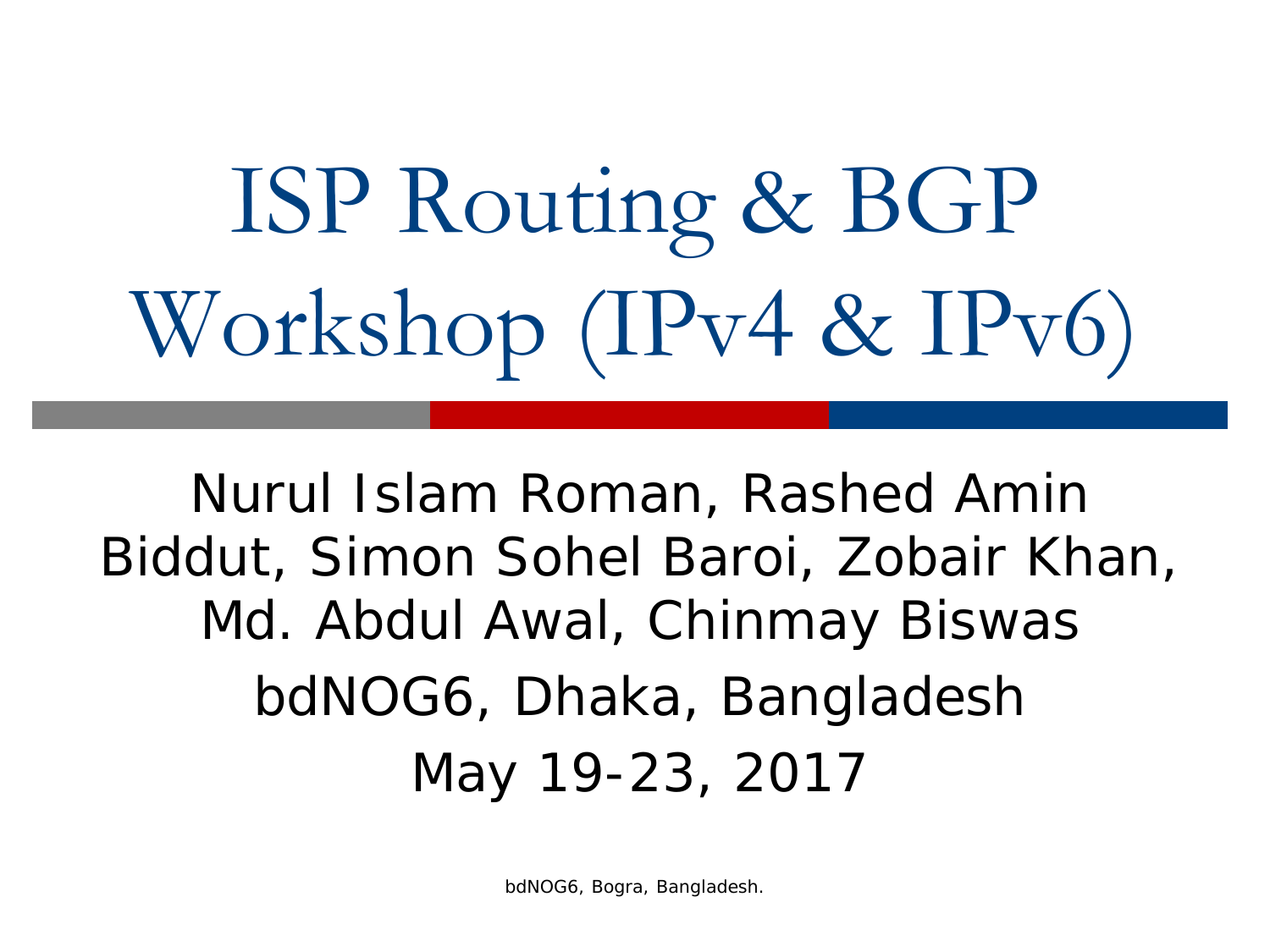# Agenda – Saturday

- 09:30 Introductions, Objectives
- 10:00 Presentations
	- "Internet Introduction", "Routing Basics"
	- "Introduction to OSPF", "OSPF for ISPs"
- 13:00 Break for Lunch
- 14:00 Lab Module 1– Basic
- 16:00 Presentation
	- "Introduction to IPv6", "IPv6 Standards and Protocols"
- 17:30 Close

(breaks for tea/coffee at 11:00 and 15:30)

bdNOG6, Bogra, Bangladesh.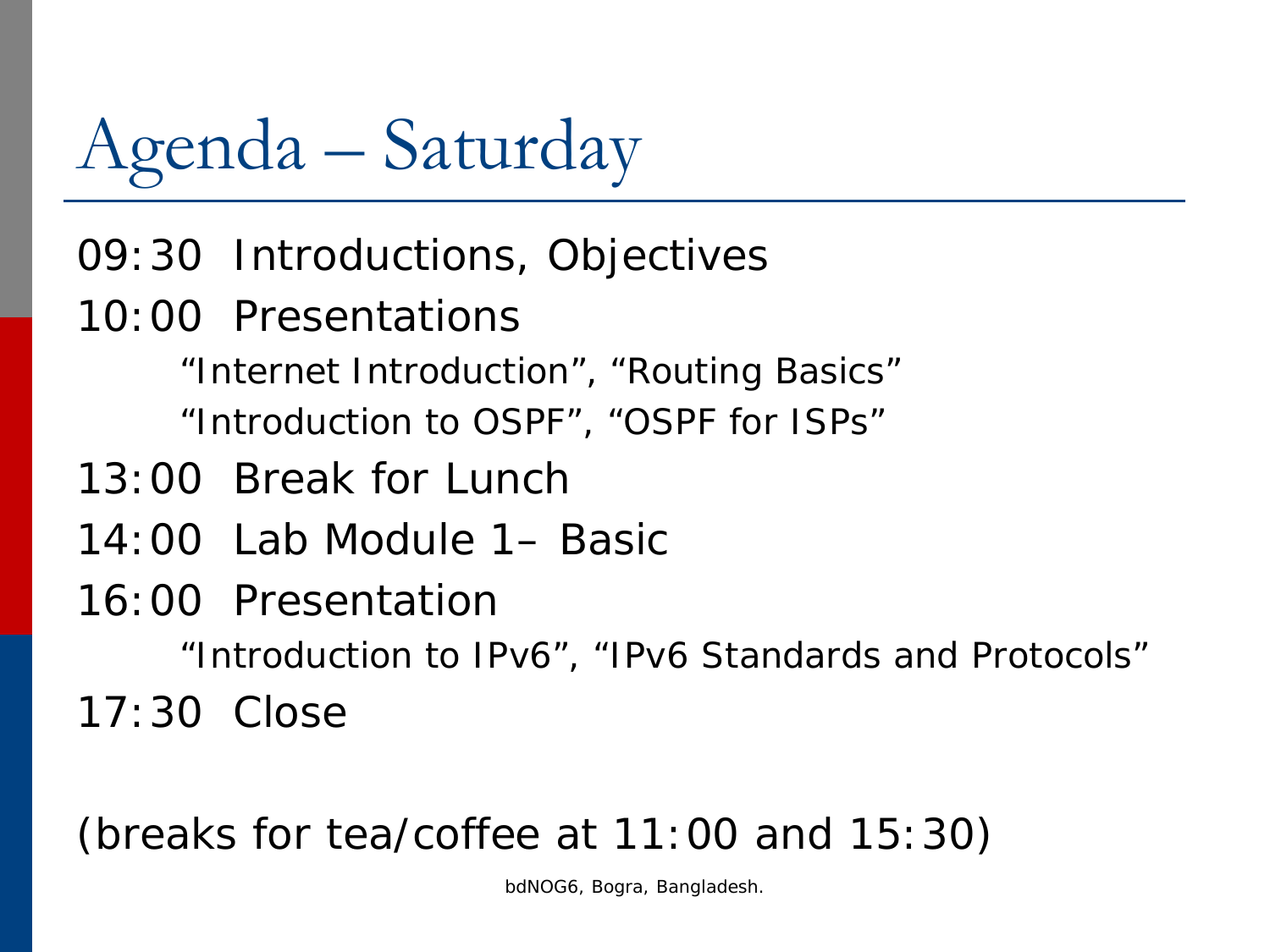# Agenda – Sunday

09:30 Presentations "IPv6 Addressing", "IPv6 Routing Protocols" 11:00 Lab Module 2 OSPF 12:00 Presentations "Introduction to BGP" 13:00 Break for lunch 14:00 Presentations "OSPF & BGP for IPv6" 15:00 Lab Module 3- iBGP 17:30 Close

(breaks for tea/coffee at  $15:30$ )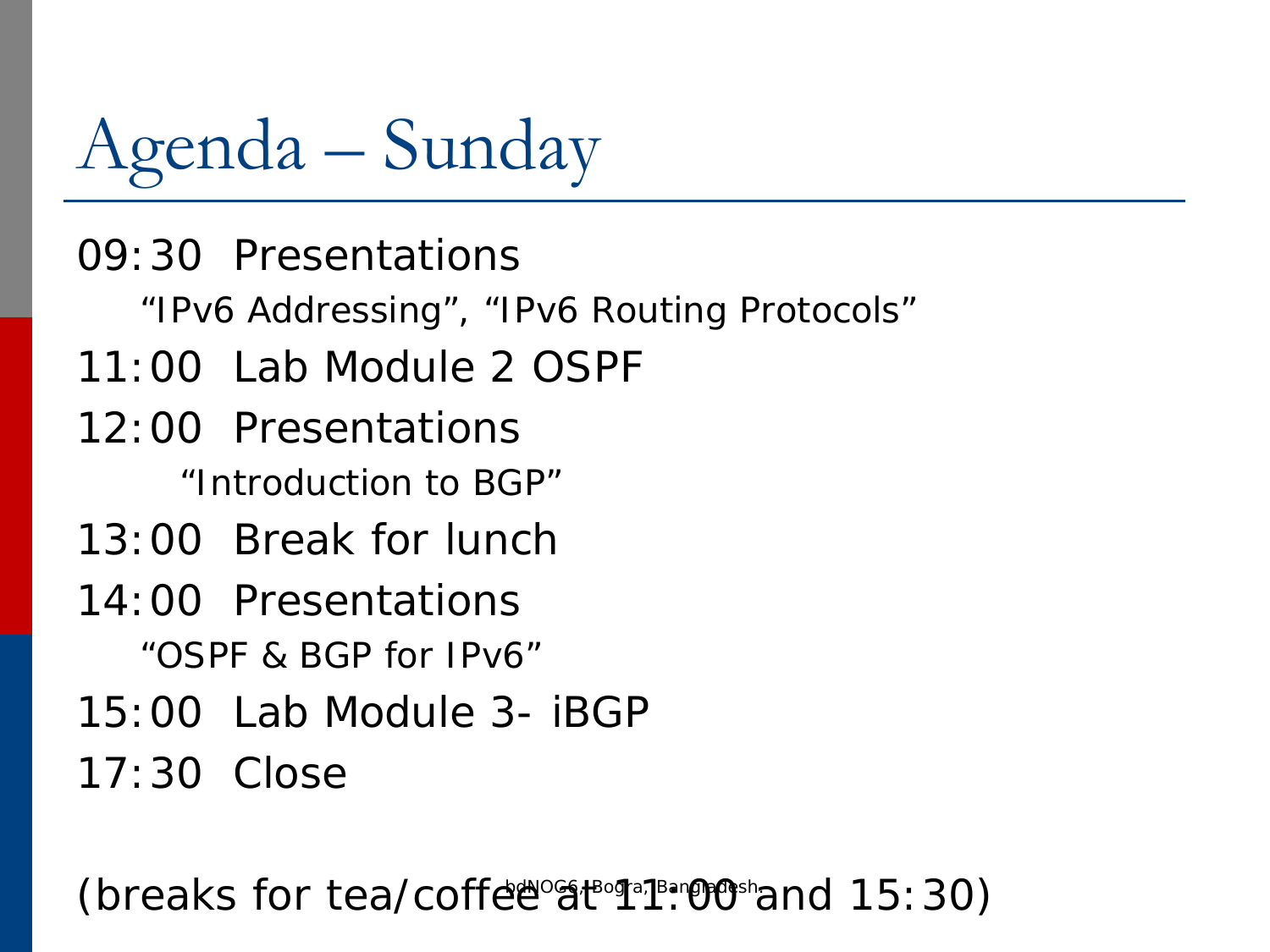## Agenda – Monday

09:30 Presentation "BGP Scaling Techniques" 11:00 Lab Module 4- eBGP (IPv4 and IPv6) 13:00 Break for lunch 14:00 Lab Module 5-Route Map (IPv4 and IPv6) 16:00 Presentations "BGP Attributes", "BGP Policy Control" 17:30 Close

(breaks for tea/coffee at  $\mathbb{R}$ <sub>an</sub>ge  $\mathbb{R}$  and 15:30)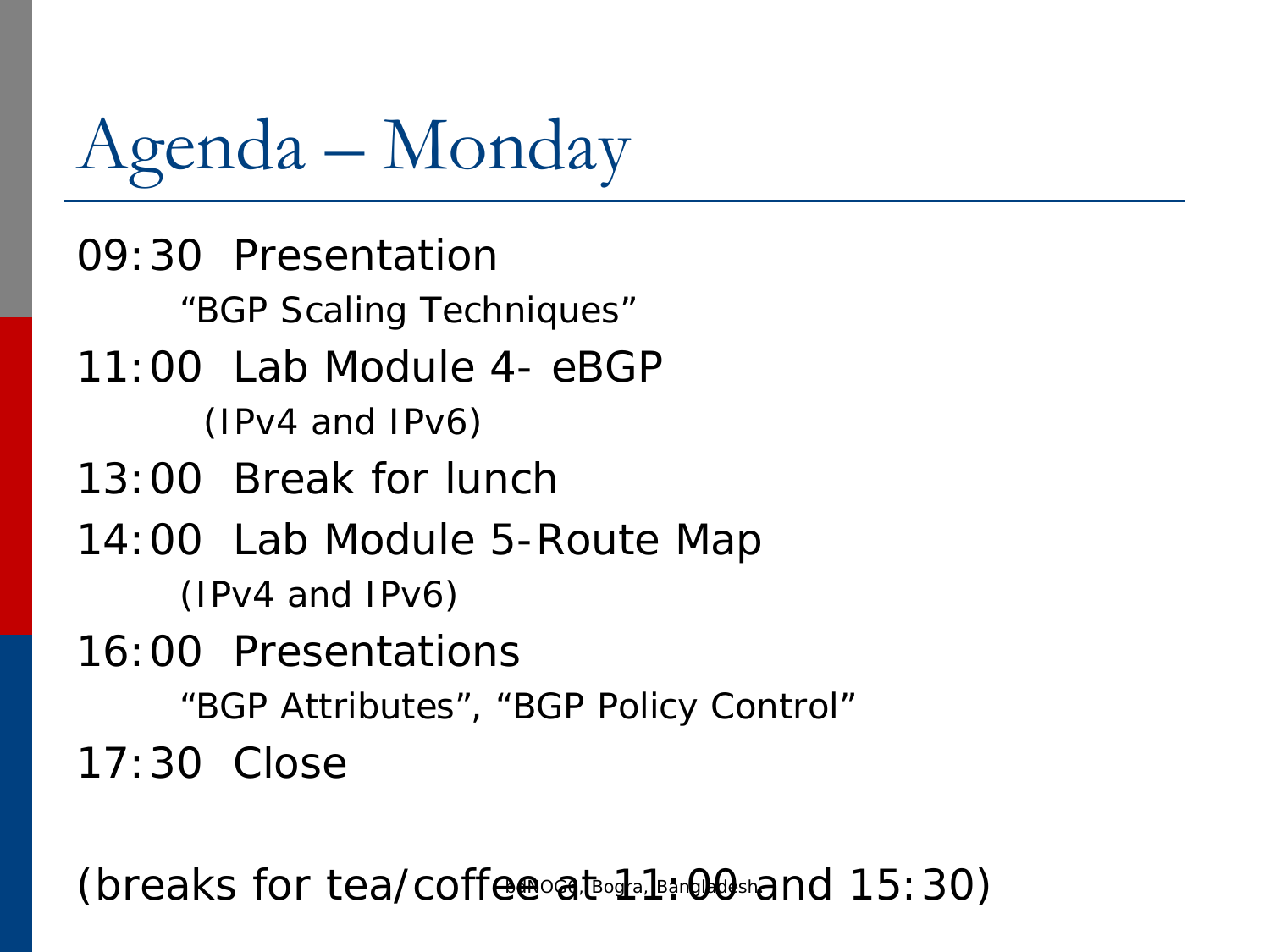Agenda – Tuesday

09:30 Presentation "BGP Best Practices"

10:30 Lab Module 6-Attributes Manipulation

- 11:30 Lab Module 6 (continued)
- 13:00 Break for lunch
- 14:00 Presentation

"BGP Multihoming – Part 1 & 2"

16:30 Lab Module 6 (cont)

17:30 Close

(breaks for tea/coffee at 11:00 and 15:30)

bdNOG6, Bogra, Bangladesh.